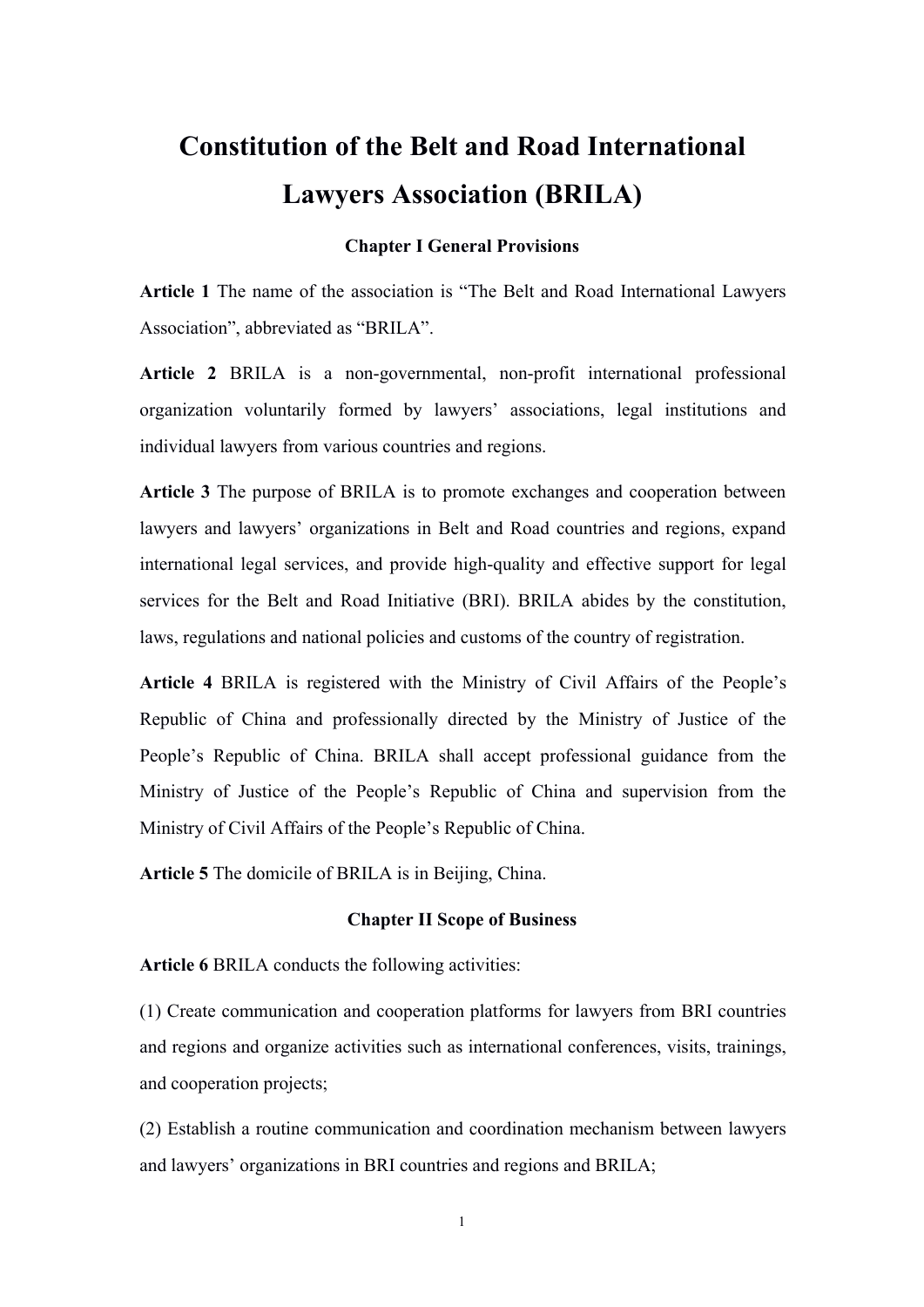(3) Study key and hot legal issues and provide legal advice, suggestions and opinions to authorities engaged in implementing the Belt and Road Initiative;

(4) Provide legal services support for economic exchanges between BRI countries and regions; and

(5) Improve the BRI-related trade and economic rules.

#### **Chapter III Membership**

**Article 7** BRILA membership includes group members and individual members.

(1) Group members may be lawyers' associations, law firms, law societies, legal research societies and other law-related institutions of a country, region or city;

(2) Individual members may be lawyers, in-house counsels, legal scholars and other legal practitioners of a country or region.

**Article 8** Members of BRILA must meet the following conditions:

(1) Willing to join BRILA;

(2) Upholding the Constitution of BRILA;

(3) Influential in the businesses of BRILA; and

(4) Interested in promoting legal exchanges and cooperation between BRI countries and regions and in improving laws in such countries and regions;

**Article 9** The procedure for joining BRILA is as follows:

(1) Submit an application;

(2) Approval by the Council; and

(3) The Council or an institution authorized by the Council issues a membership certificate.

**Article 10** Members enjoy the following rights:

(1) Voting and stand for election;

 $(2)$  Participating in the activities of BRILA;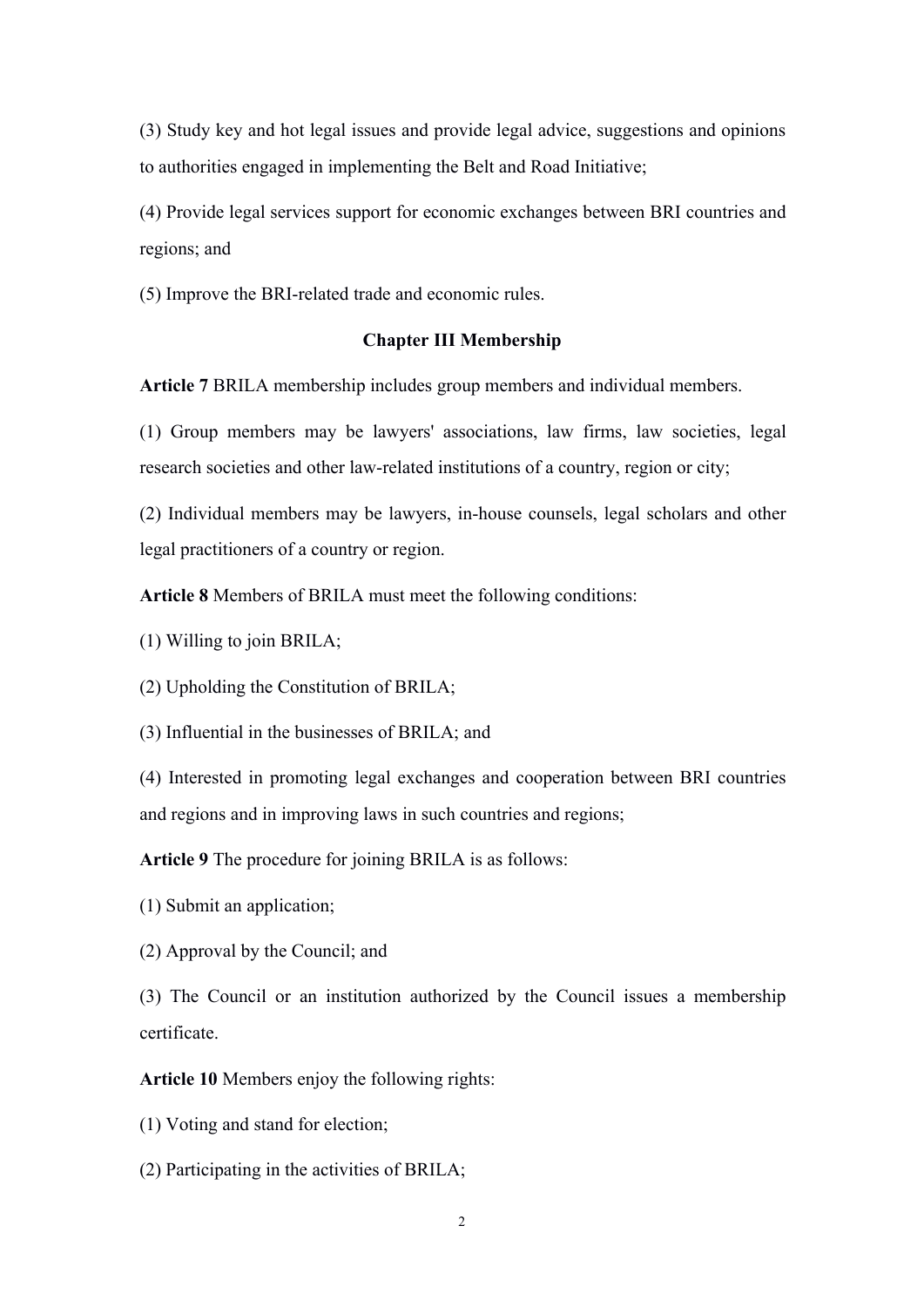- (3) Having prioritized access to BRILA's services;
- (4) Criticizing, advising and supervising the work of BRILA; and
- (5) Joining and withdrawing from BRILA on a voluntary basis.

Article 11 Members shall perform the following obligations:

 $(1)$  Implementing resolutions of BRILA;

 $(2)$  Safeguarding the legitimate rights and interests of BRILA;

(3) Completing tasks assigned by BRILA;

(4) Paying membership fees according to rules; and

(5) Providing information and relevant materials to BRILA.

**Article 12** Members withdrawing from BRILA shall notify BRILA in writing and return their membership certificate. Members who fail pay membership fees for more than one year or never participate in the activities of BRILA shall be considered to have withdrawn from BRILA.

**Article 13** A member in serious violation of the Constitution will be expelled from the Association through voting by the Council.

# **Chapter IV Organizational Structure and Appointment and Removal of Officers**

**Article 14** The highest authority of BRILA is the General Assembly of members, whose functions include:

- (1) Adopting and amending the Constitution;
- (2) Electing and removing Council members;
- (3) Reviewing the work report and financial report of the Council;
- (4) Adopting and revising membership fees;
- (5) Deciding on termination matters; and
- (6) Deciding on other matters of importance.

**Article 15** A General Assembly shall only be held if more than two thirds of the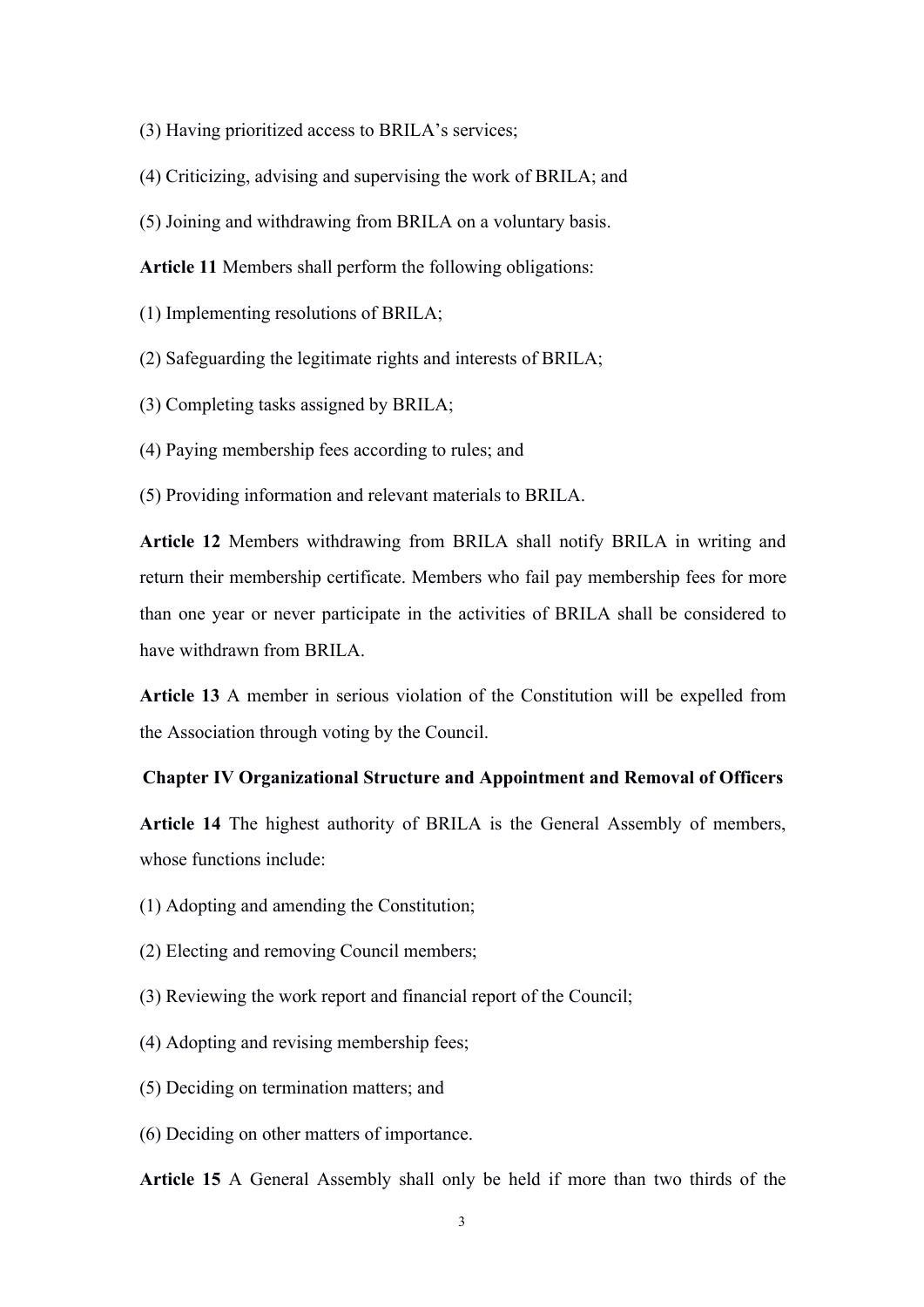members are present, and its resolution shall not take effect unless more than half of the members present have voted in favor.

**Article 16** The General Assembly shall be held once every two years. The Council may decide to hold special meetings when necessary.

**Article 17** The Council is the executive body of the General Assembly. The composition of the Council shall be universal and representative. The Council leads BRILA in its daily work when the General Assembly is not in session, and is accountable to the General Assembly.

**Article 18** The Council performs the following functions:

- $(1)$  Implementing resolutions of the General Assembly;
- (2) Electing and removing the President, Vice Presidents and Secretary General;
- (3) Preparing for the General Assembly;
- (4) Reporting to the General Assembly on its work and financial matters;
- (5) Deciding on the admission and removal of members;
- (6) Deciding to set up functionaloffices, branches, representative offices and entities;

(7)Appointing Vice Secretary Generals and principal directors of offices, departments and entities;

- (8) Leading offices, departments and entities in their work;
- (9) Formulating internal management systems; and
- (10) Deciding on other major issues.

**Article 19** The Council may only be convened if more than two thirds of its members are present, and its resolutions may only take effect if more than two thirds of the members present at the meeting have voted in favor.

**Article 20** The Council shall hold at least one meeting every year. If more than two thirds of the members agree, a special meeting may be held. In special circumstances, a meeting may be held by electronic communications.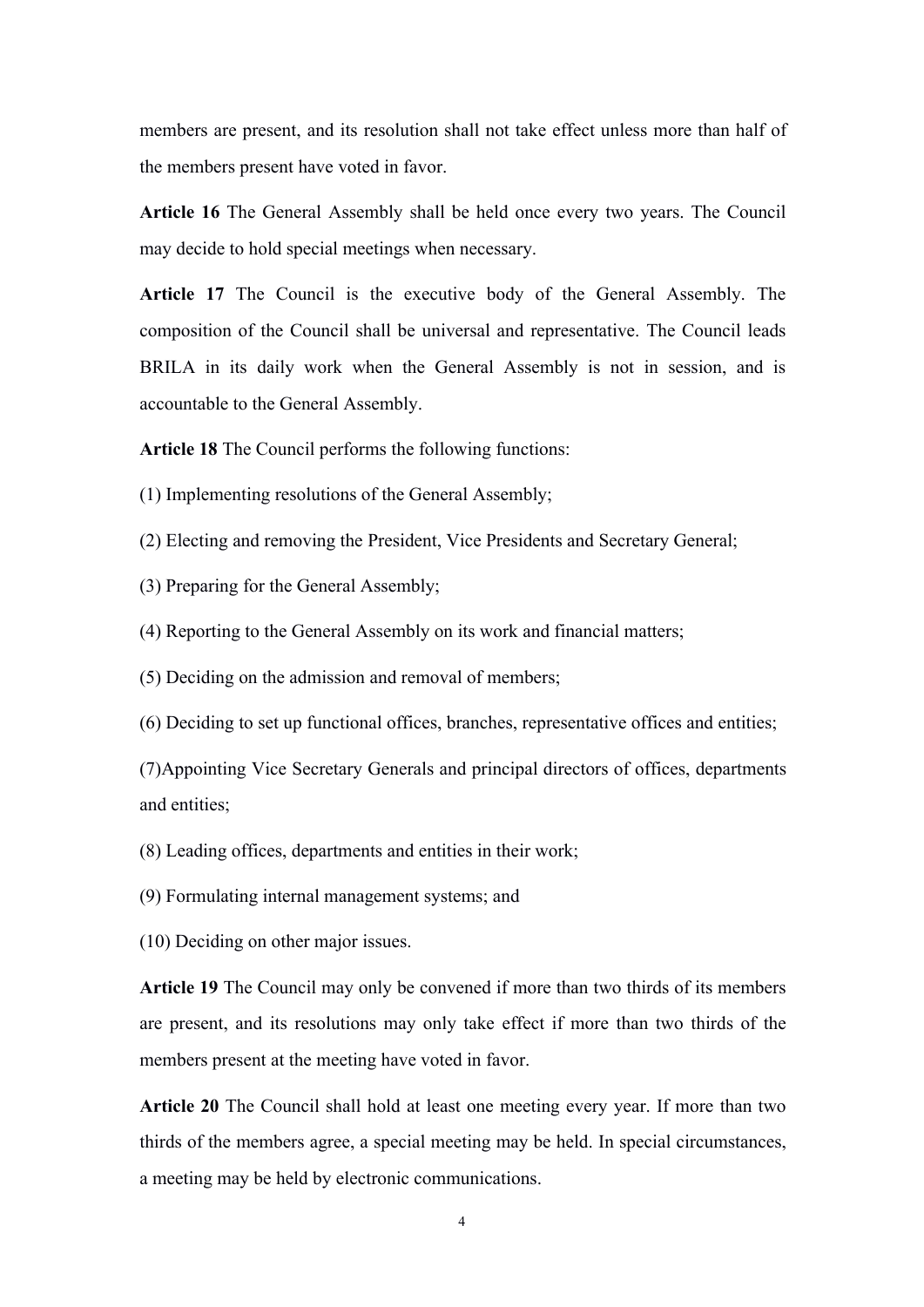**Article 21** BRILA shall have one President, several Vice Presidents and one Secretary General, all of whom must meet the following conditions:

 $(1)$  Being influential in the businesses of BRILA;

(2) The President, Vice Presidents and the Secretary General shall not be over 70 years of age and the Secretary General shall be full-time;

(3) Being in good health and able to perform regular functions;

(4) Having never been deprived of political rights in a criminalsanction; and

(5) Having full capacity for civil conduct.

**Article 22** The President, Vice President or Secretary General who has exceeded the maximum age for holding office may continue to hold such office if approved by the Council through voting, subject to acceptance by the professional guidance authority and the registration and regulatory authority.

**Article 23** The President, Vice Presidents and Secretary General of BRILA shall be elected for a term of 2 years and may be elected for a maximum of 2 consecutive terms. If it is necessary to extend the term due to special circumstances, the extension must be approved by more than two thirds of the members at the General Assembly, subject to acceptance by the professional guidance authority and the registration and regulatory authority.

**Article 24** The President is the statutory representative of BRILA. In special circumstances, the Vice Presidents or the Secretary General may serve as the statutory representative after being entrusted by the President and accepted by the Council, subject to approval by the professional guidance authority and the registration and regulatory authority. The statutory representative shall sign important documents on behalf of BRILA.

The statutory representative of BRILA shall not concurrently be the statutory representative of other organizations.

**Article 25** The President of BRILA shall perform the following functions: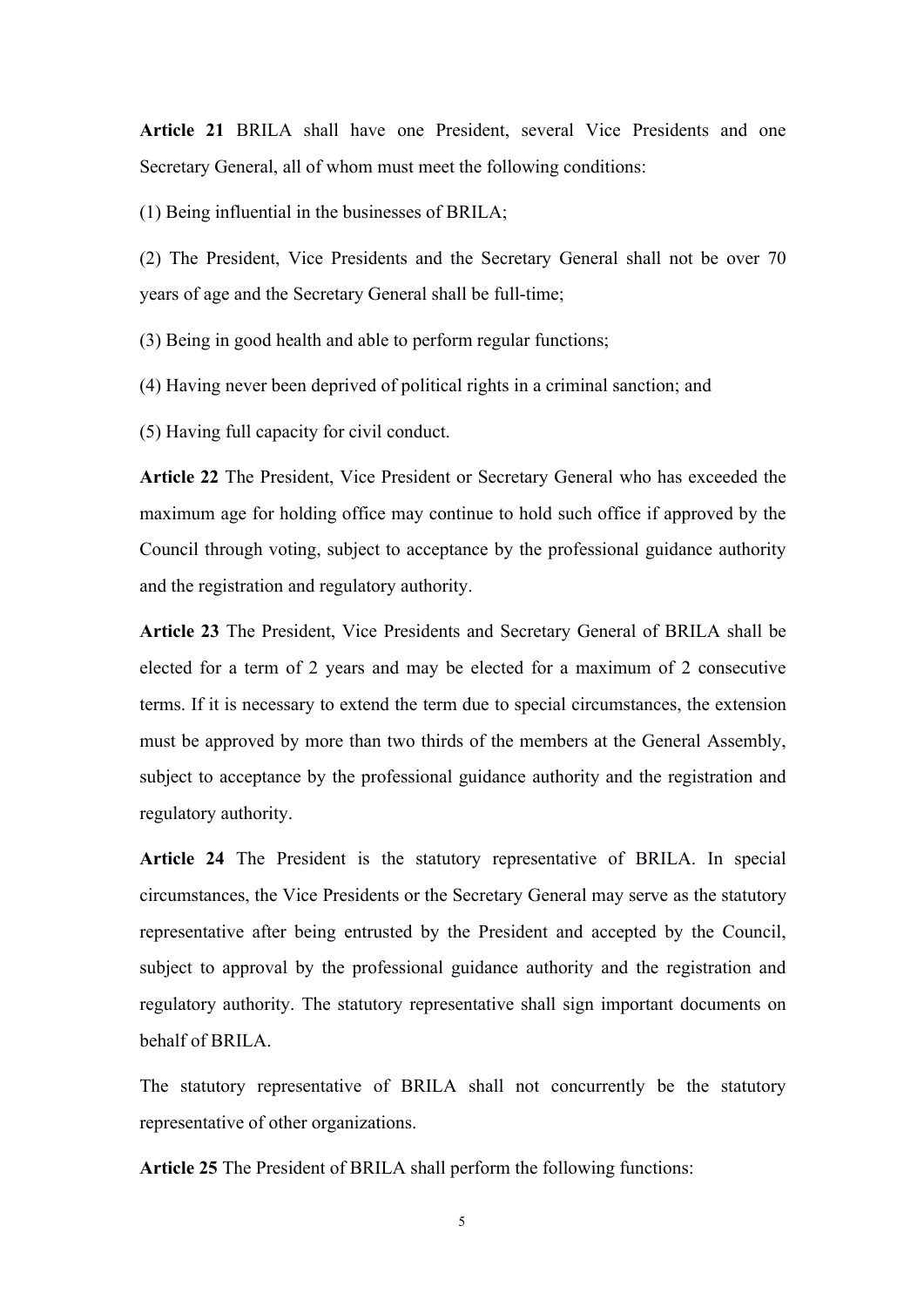(1) Convening and presiding over the Council meeting;

(2) Checking the implementation of resolutions of the General Assembly and the Council; and

(3) Conducting other businesses.

**Article 26** The Secretary General of BRILA shall perform the following functions:

(1) Managing the daily work of functional offices and organizing the implementation of the annual work plan;

(2) Coordinating the work of branches, representative offices and entities;

(3) Nominating Vice Secretary Generals and principal directors of departments for Council decision;

(4) Recommending full-time staff for functional offices, representative offices and entities for appointment by the Council; and

(5) Managing other daily affairs.

## **Chapter V Principles of Asset Management and Use**

#### **Article 27** BRILA is funded by:

- (1) Membership fees;
- (2) Social donation;
- (3) Government subsidies;
- (4) Income from activities or services carried out within the approved businesses;
- (5) Interest; and
- (6) Other lawful income.

**Article 28** BRILA shall collect membership fees in accordance with the regulations of the country of registration.

**Article 29** The funds of BRILA must be used for advancing the businesses and purposes provided in the Constitution and shall not be distributed among members.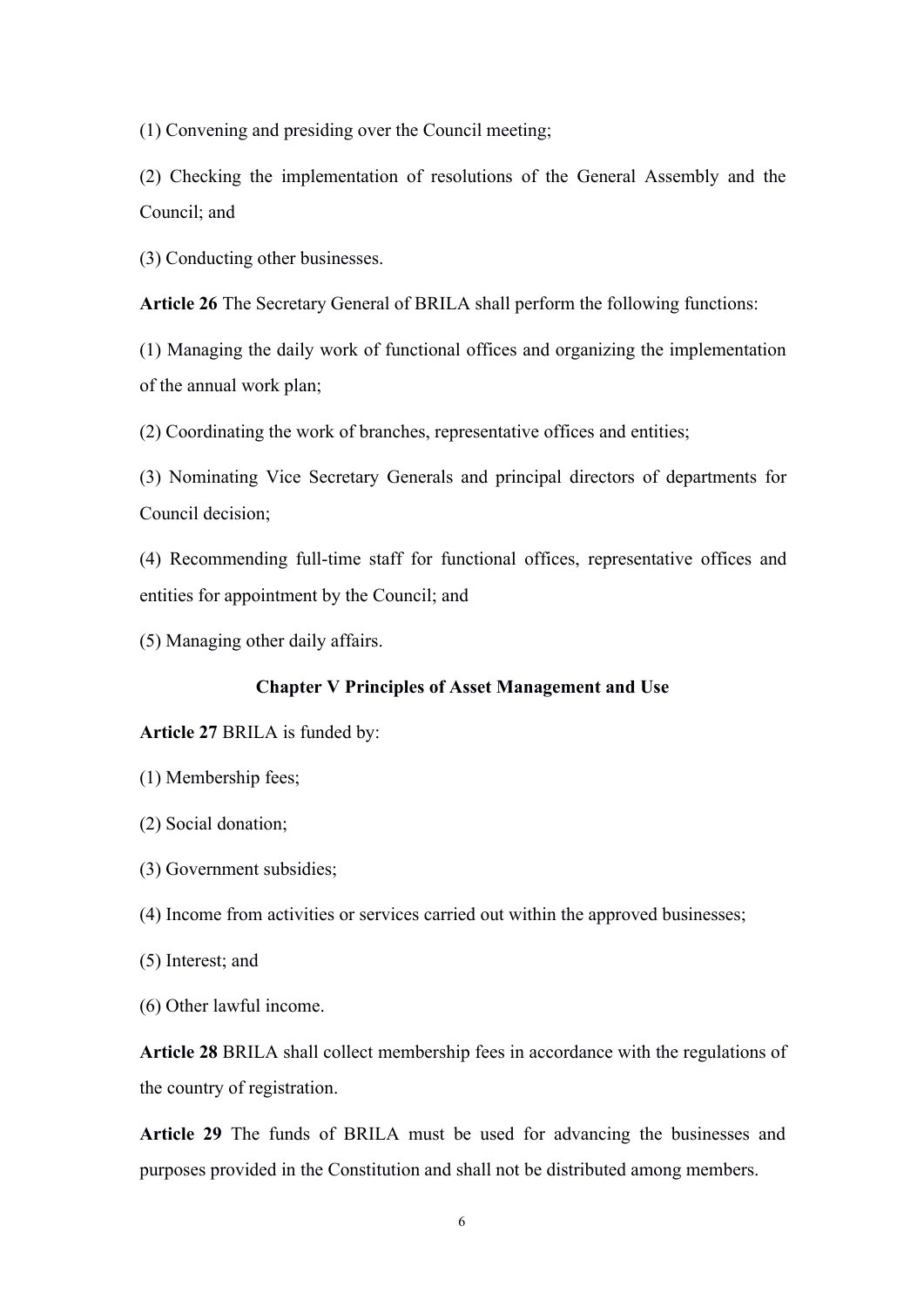**Article 30** BRILA shall establish a rigorous financial management system to ensure the legality, authenticity, accuracy and integrity of accounting data.

**Article 31** BRILA shall be equipped with professionally qualified accounting personnel. The accountant may not be concurrently a cashier. Accounting personnel must carry out financial accounting and supervision. Accounting personnel transferring jobs or leaving their posts must complete the handover procedures with the successor.

**Article 32** The asset management of BRILA must comply with the financial management system of the country of registration and accept the supervision of the General Assembly and the department of finance. If funds are allocated by the government or donated by social donors, such funds must be subject to auditing and the result shall be disclosed to the public in an appropriate manner.

**Article 33** Before BRILA elects new officers or changes its statutory representative, BRILA must accept the financial auditing organized by the registration and regulatory authority and the professional guidance authority.

**Article 34** No entity or individual may embezzle, misappropriate or divert the assets of BRILA.

Article 35 The salary, insurance, welfare and benefits of the full-time staff of BRILA shall be implemented in accordance with regulations of the country of registration and with reference to international rules and practices.

#### **Chapter VI Procedures for Amending Constitution**

**Article 36** Amendments to the Constitution shall be submitted to the General Assembly for voting after being adopted by the Council.

**Article 37** Within 15 days after the adoption at the General Assembly, the amended Constitution shall be submitted to the professional guidance authority for acceptance and to the registration and regulatory authority for approval.